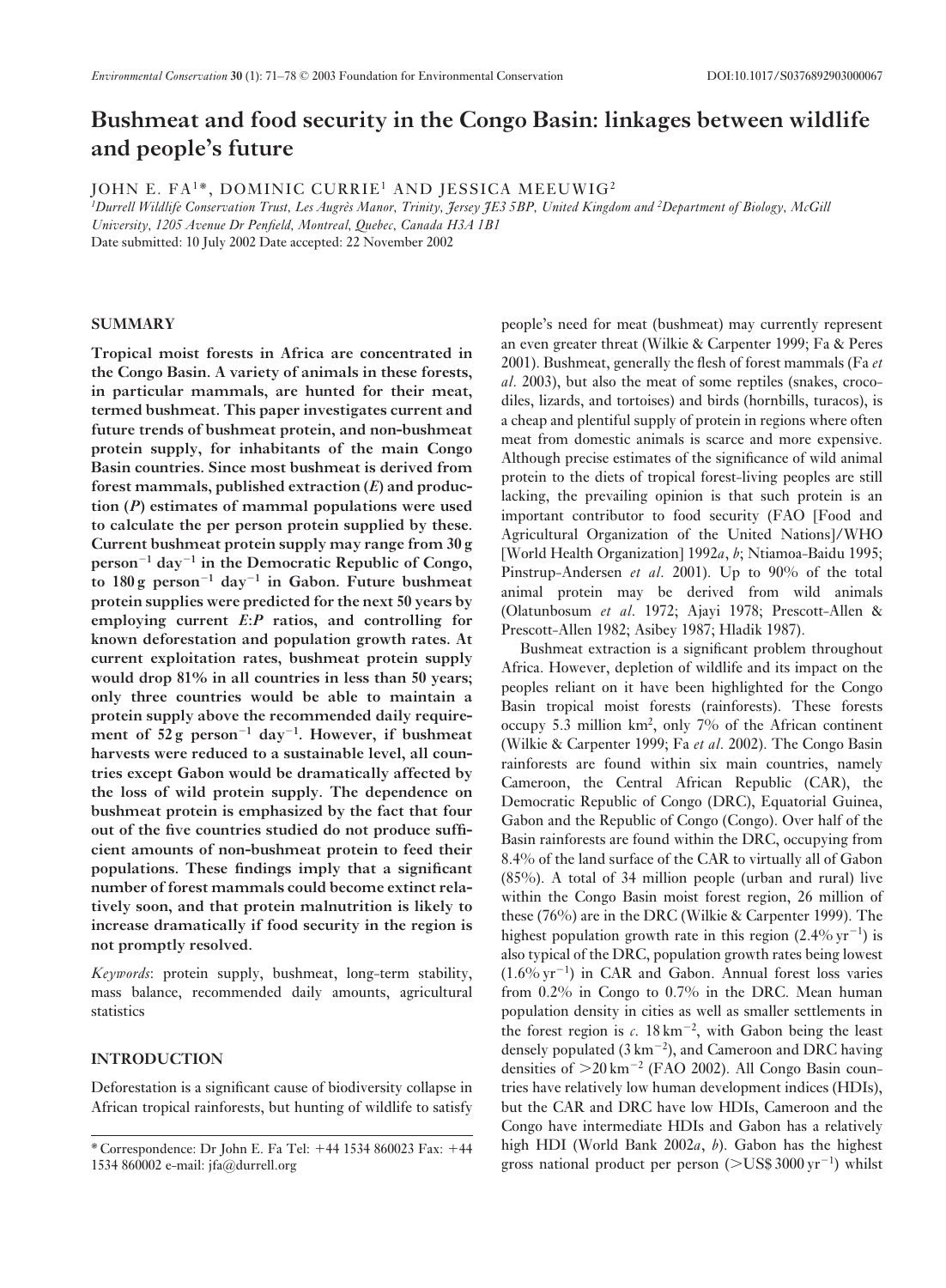the DRC has the lowest ( $\text{US}\$90\,\text{yr}^{-1}$ ). The proportion of the countries' populations dependent on agriculture ranges from 38% in Gabon to 60–70% in the CAR and DRC.

In the Congo Basin countries, non-bushmeat protein (mainly starchy root crops such as manioc, or animal-derived products that include meat, seafood and fish) derives from domestic agriculture and from imports that vary from 6% of total supply in the DRC to 55% in the Congo. Apart from Gabon, most domestic non-bushmeat protein supply comes from vegetal products (FAO 2002). Gabon's main source of non-bushmeat protein supply is imported, partly as a result of declining food production (a drop of 13.6% in the last 40 years), recent fluctuations in oil prices, and a fall in demand for timber and rubber exports (FAO 2002).

Approximately 44% of Cameroon's gross domestic product (GDP) is derived from agriculture, employing 53% of the country's population. Food production per person in Cameroon has not increased significantly in the last 40 years, although in the early 1980s the country was perceived as one of Africa's success stories (FAO 2002). In contrast to the neighbouring countries, Gabon's economy, which relies on oil, timber and other natural resources, is relatively prosperous. The CAR remains poor, with a falling GDP per person since 1976, but agriculture accounts for 54% of GDP and employs the largest proportion of the population. Nonbushmeat protein supply in the CAR is primarily from domestic production, which has increased by 24% over the last 40 years (World Bank 2002*a*). In the Congo, which is dominated by crude-oil production and an urbanized service economy,  $\leq 50\%$  of the non-bushmeat protein supply is produced in-country. During the last 40 years, the Congo's food production has declined by over 10% annually. The largest country in the region, the DRC, is the most economically depressed, having suffered from virtual collapse of its formal economy in the last few decades due to mismanagement and instability (Draulans & Van Krunkelsven 2002). In the DRC, the GDP per person in the 1980s was only a third that of 1962, and this has declined further in the 1990s. Nonbushmeat protein supply in the DRC is almost entirely from domestic production, and agriculture accounts for 54.2% of GDP, employing 63.2% of the population (World Bank 2002*a*).

This paper presents an analysis of the contribution made by bushmeat protein to the food security of the people living in the Congo Basin countries. We use previously published estimates of bushmeat extraction for the region to extrapolate the amount of wild animal protein likely to be available in the future, and relate this to the amount of non-bushmeat protein produced by the countries currently and likely quantities in the future. Our ultimate goal in developing this approach was two-fold, namely to (1) provide a heuristic tool that can be used to draw inferences about the dependence on bushmeat protein, and (2) assess whether the region can produce sufficient alternate protein sources to supplant the amount derived from wild meat.

### **METHODS**

Here, protein supply refers to the volume of the resource that is potentially available to consumers, and does not infer actual consumption. For this paper, our protein availability calculations are means per person, where we assume equal opportunities to secure entitlement to food and services (Osmani 1993). Within this working scenario, we estimated current bushmeat protein supply in the main Congo Basin countries, from extraction (*E*) and production (*P*) figures in Fa *et al.* (2002). Current  $E$  (kg yr<sup>-1</sup>) was estimated from field surveys of hunters (see Fa *et al.* 2002);  $P$  (kg yr<sup>-1</sup>) estimates were maximal (and assume wildlife populations at optimal levels for maximal production) and derived from empirical equations quantifying productivity as a function of body size (see Hennemann 1983).

We determined future bushmeat protein supply by extrapolating from these numbers. We contrasted bushmeat protein supplies with the availability of alternative protein (animal and plant) derived from the agricultural sector, and estimated future trends. The supplies of both protein sources per person are compared against the average recommended daily allowance (RDA) of protein. The RDA is defined as the lowest continuing intake level of a nutrient that for a specified indicator of adequacy will maintain a defined level of nutrition in an individual (FAO/WHO 1985). The chosen criterion on which nutritional adequacy for a nutrient is based may differ according to the life stage or gender of the individual. We used an average RDA of 52 g person<sup>-1</sup> day<sup>-1</sup> for human adults (FAO/WHO 1985).

We determined extraction (*E*) of mammals in the Congo Basin as:

$$
E = \Sigma (E_t A_o) \tag{1}
$$

where  $E_t$  is the taxa-specific extraction rate (tonne  $yr^{-1}$ ), and  $A_{\rho}$  the area of occupancy (km<sup>2</sup>) for each species within Congo Basin moist forests, derived from Kingdon (1997). We used data on the extraction rates of mammal species in the Congo basin from a review of hunting studies (Fa & Peres 2001). Data on the number of animals and biomass extracted per species were derived from anthropological studies that reported animal kills brought into 14 rural settlements during a period >1 year. An average extraction rate for each species was calculated from all studies that reported the species as hunted in the settlement. We used mean body mass (from Fa & Purvis 1997), to estimate extraction rates (kg km<sup>-2</sup> yr<sup>-1</sup>) for a total of 57 mammalian taxa in the Congo Basin.

Production (*P*) was calculated for mammal species in the Congo Basin moist forests as:

$$
P = B r_{\text{max}} A_f \tag{2}
$$

where *B* is the exploited mammal standing biomass (kg),  $r_{\text{max}}$ the intrinsic rate of increase derived empirically from mean body mass (kg) for the entire Congo Basin, and  $A_f$  the area of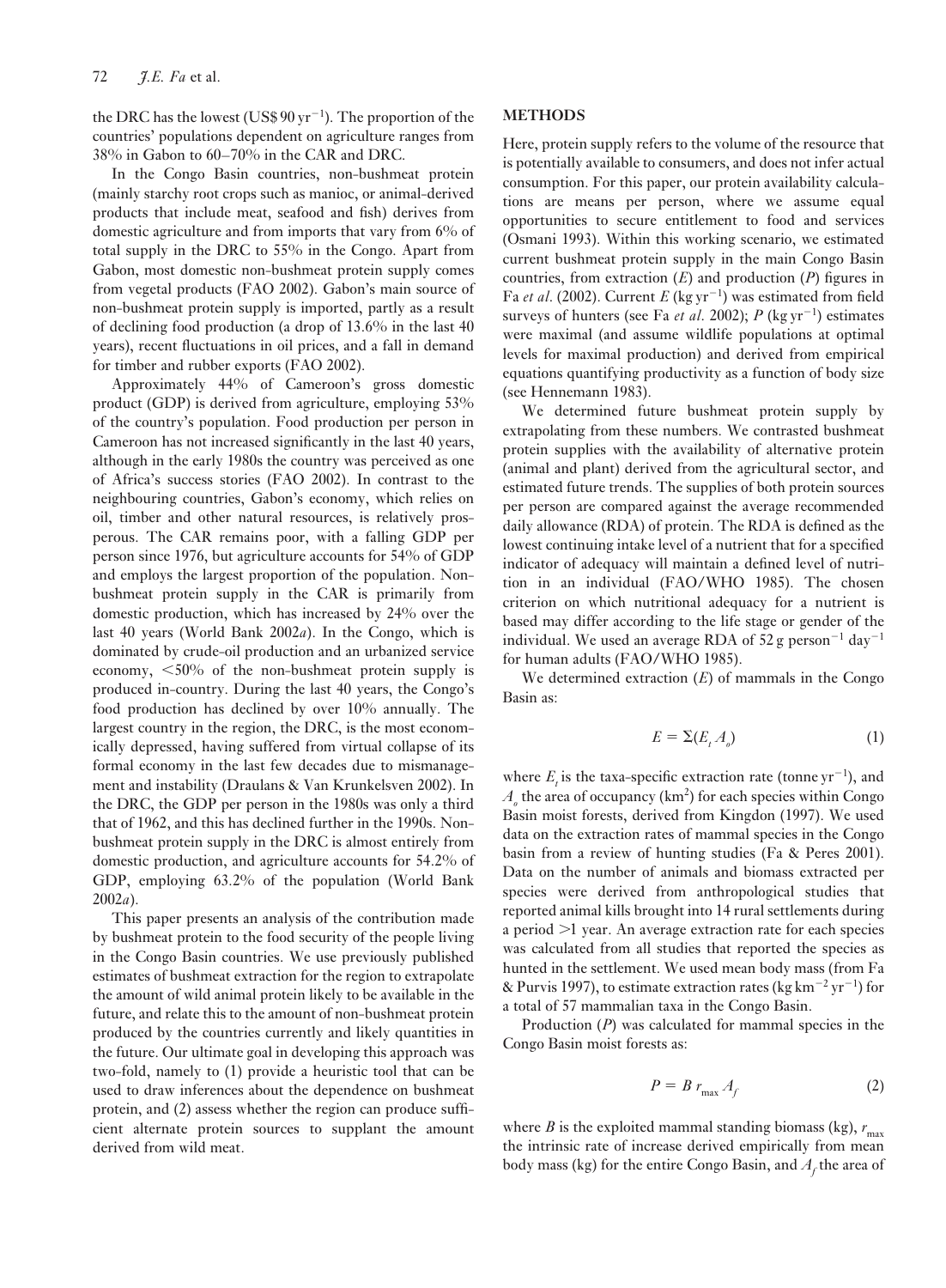forest (km<sup>2</sup>). The *E*:*P* ratio for the Congo Basin was extraction divided by production (Fa *et al*. 2002).

We calculated future *E*:*P* ratios by taking into account (1) loss of forest and therefore habitat shrinkage for bushmeat species and (2) increases in human consumers. The volume of bushmeat extracted annually for the period 2000–2050 was derived from the current extraction rate multiplied by the predicted future human population sizes, the latter taken from extrapolations by the FAO (2002). These figures take into account the impact of AIDS/HIV on population growth. For this paper, we employed only data on human populations living within the moist forests areas of the Congo Basin (Wilkie & Carpenter 1999). However, for estimates of future population sizes, we assumed that the forest population (urban and rural) would remain a fixed percentage of the total population in each country. Because deforestation and human population growth act synergistically on bushmeat production rates, we estimated their joint effect on *E*:*P* ratios for each country over time. Future bushmeat production was the current production rate multiplied by the observed deforestation rate (from WRI [World Resources Institute] 2002) and human population living within rainforests for each country.

What is known of the nutritional composition of bushmeat species suggests that these provide an equivalent and in some cases greater quality of food than domestic meats (Ajayi 1978). The average protein value of wild meat was estimated at 29.4 ± 12.7 g protein per 100 g of meat (Ajayi 1978; Asibey 1987). Bushmeat protein supply was estimated by converting the actual meat volume extracted derived from our mass balance equations (Fa *et al*. 2002) into bushmeat protein supply per person per day (*BP*) for the population at a time *t*  $(Popn<sub>t</sub>)$  in each country:

y:  
\n
$$
BP_t = \frac{E_t 0.0294}{P_{\text{opn}_t} 365} \tag{3}
$$

Bushmeat protein supply was then projected for the next 50 years using population growth and deforestation figures, maintaining current *E*:*P* ratios. We present data in a nochange and in a sustainable harvest scenario. An *E*:*P* ratio of 0.2 was used here as the sustainable harvest for all bushmeat species (Robinson & Redford 1991).

# **Non-bushmeat protein supply from domestic production**

For each Congo Basin country, data on availability (in  $\text{tomes yr}^{-1}$ ) of vegetal and animal food products were obtained from the most recent food balance sheets (1999) from the FAO (2002). From these, domestic production (in  $t$ onnes yr $^{-1}$ ) of the major food groups was calculated as a proportion of total food supply (%*DFS*) that includes imports, exports and stock changes. The %*DFS* was then multiplied by total protein supply  $(\Sigma PS,$  expressed in g  $person^{-1}day^{-1}$ ) given in the 1999 food balance sheets (FAO

2002). A per person domestic protein supply (*DNBP*) was estimated as:

$$
DNPB = \%DFS\Sigma PS \tag{4}
$$

### **Projections of non-bushmeat protein supply**

Future supply of non-bushmeat protein produced in the country was estimated as the product of daily protein supply per person multiplied by the mean food production growth rate per annum for each country. We used the equation from Musters *et al*. (2000), which assumes no increase in agricultural land in the future, to determine food production per hectare (*FP*) from FAO (2002). Production per hectare in each country was defined from FAO food production indices for each year, divided by the total FAO agricultural area for that year. We calculated food production growth rate  $(\Delta FP)$  by:

$$
\Delta FP = \frac{FP_{t+1} - FP_t}{FP_t} \tag{5}
$$

From indices in FAO (2002), the  $\Delta FP$  was calculated for the 32-year period (1961–1993) as the mean  $\pm$  standard deviation (SD) for each country, namely Cameroon (2.18  $\pm$ 0.04%), CAR (2.60  $\pm$  0.04%), Congo (1.73  $\pm$  0.02%), DRC  $(2.23 \pm 0.02\%)$  and Gabon  $(2.16 \pm 0.02\%)$ .

Future *DNBP* was estimated by converting *DNBP* in Eq. (4) into tonnes  $yr^{-1}$  (*DNBPT*).

$$
DNBPT_t = DNPB_t Popn_t^2 365 \tag{6}
$$

*DNBPT* was then multiplied by the average  $\Delta FP$  for each country to calculate future *DNBPT*, which was then converted back to produce future daily domestic protein supply per person (*DNBP)*.

son 
$$
(DNBP)
$$
.  
\n
$$
DNBP_t = DNBPT_t \frac{\Delta FP}{Popn_t^{365}}
$$
\n(7)

### **RESULTS**

#### **Changes in bushmeat** *E:P* **ratios**

The overall *E:P* ratio for the Congo Basin was 1.07, with extraction slightly exceeding production (Table 1). This ratio varied among countries, from a low of 0.19 in Gabon to a high of 1.36 for Cameroon. In all countries, the effect of deforestation on decreased production was significantly less than the influence of increased demand from rising numbers of consumers, but changes in the *E*:*P* ratio for forest loss and population growth combined were highest for the DRC where the ratio was predicted to increase to 4.7 between 2000 and 2050 (Fig. 1). As expected, the smallest changes in the *E*:*P* ratio of 2.7 and 3.0 were typical of the CAR and Gabon, respectively.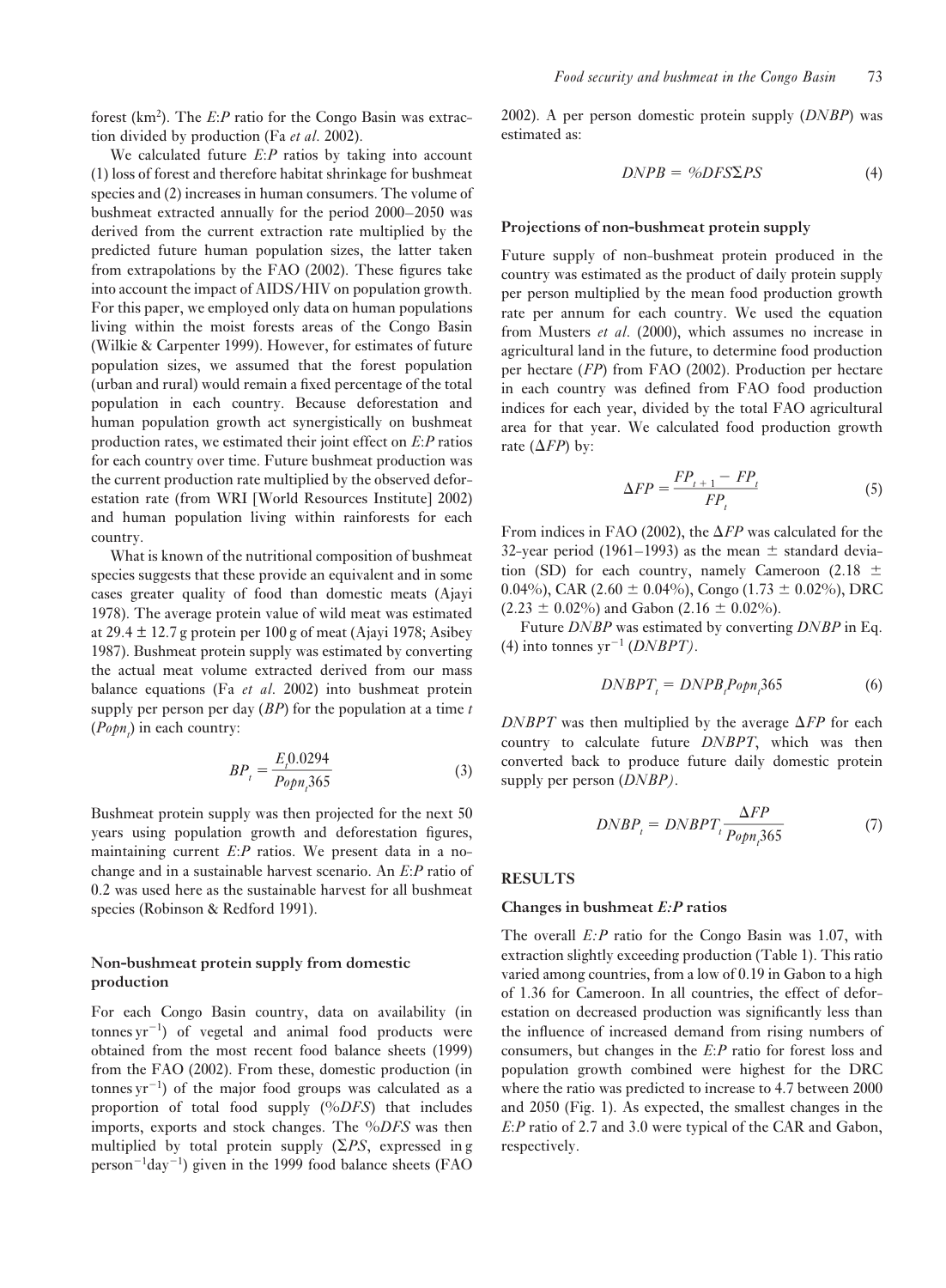**Table 1** Total exploitation and extraction rates of bushmeat (undressed meat) for Congo Basin countries from baseline estimates in Fa *et al*. (2002). \*Based on per caput exploitation rates of 64.3 kg person<sup>-1</sup> yr<sup>-1</sup>; <sup>†</sup>based on specific production of  $1111 \text{ kg km}^{-2} \text{ yr}^{-1}$ .

| Locality                         | Total exploitation Total production<br>$(kgyr^{-1})^*$ | $(kgyr^{-1})^{\dagger}$ | E: P |
|----------------------------------|--------------------------------------------------------|-------------------------|------|
|                                  |                                                        |                         |      |
| Central African                  | 48 821 704                                             | 58 034 196              | 0.84 |
| Republic                         |                                                        |                         |      |
| Democratic Republic 1665 972 491 |                                                        | 1 322 908 807           | 1.26 |
| of Congo                         |                                                        |                         |      |
| <b>Equatorial Guinea</b>         | 12937737                                               | 18 891 444              | 0.68 |
| Gabon                            | 49 069 902                                             | 252752500               | 0.19 |
| Republic of the                  | 189 234 900                                            | 237 087 400             | 0.80 |
| Congo                            |                                                        |                         |      |
| Congo Basin                      | 2 200 000 000                                          | 2062245977              | 1.07 |



**Figure 1** Increasing extraction to production (*E*:*P*) ratios for the combined effects of deforestation and population growth.

# **Changes in bushmeat protein and non-bushmeat protein supply**

Country bushmeat protein supplies for 2000 were different between the high bushmeat producers such as Gabon  $(180 \text{ g person}^{-1} \text{ day}^{-1})$  and Congo  $(89 \text{ g person}^{-1} \text{ day}^{-1})$ , and the lowest producers, namely Cameroon  $(26 g \text{ person}^{-1})$  $day^{-1}$ ) and the DRC (28 g person<sup>-1</sup> day<sup>-1</sup>). Projected declines in bushmeat protein supply were significantly different between Gabon and Congo, and the other countries (Fig. 2*a*). We calculated drops in bushmeat protein supply would vary from a minimum of 61% in the CAR to 78% in the DRC (Fig. 2*a*).



**Figure 2** Projected changes within the main Congo Basin countries in: (*a*) bushmeat protein supply for the current *E*:*P* ratio and (*b*) non-bushmeat protein supply for 2000–2050.

The in-country  $DNBP$  did not exceed  $50 g$  person<sup>-1</sup> day<sup>-1</sup> in any Congo Basin country in 2000 (Fig. 2b). For the period 2000–2050 the *DNBP* is not expected to grow significantly in any of the countries, the average  $(\pm SD)$  increasing by 40.6  $\pm$  26.3%, and ranging from 19% in Cameroon to 70% in the CAR. Negative growth is expected to appear for the DRC  $(-3\%)$  and Congo  $(-19\%)$  in the 50-year period. Extrapolations indicate that the *DNBP* for the most productive country, the CAR, would not be greater than  $69$  g person<sup>-1</sup> day<sup>-1</sup>. In the case of the Congo and the DRC, in 2050 the *DNBP* would barely surpass 20 g person<sup>-1</sup> day<sup>-1</sup>.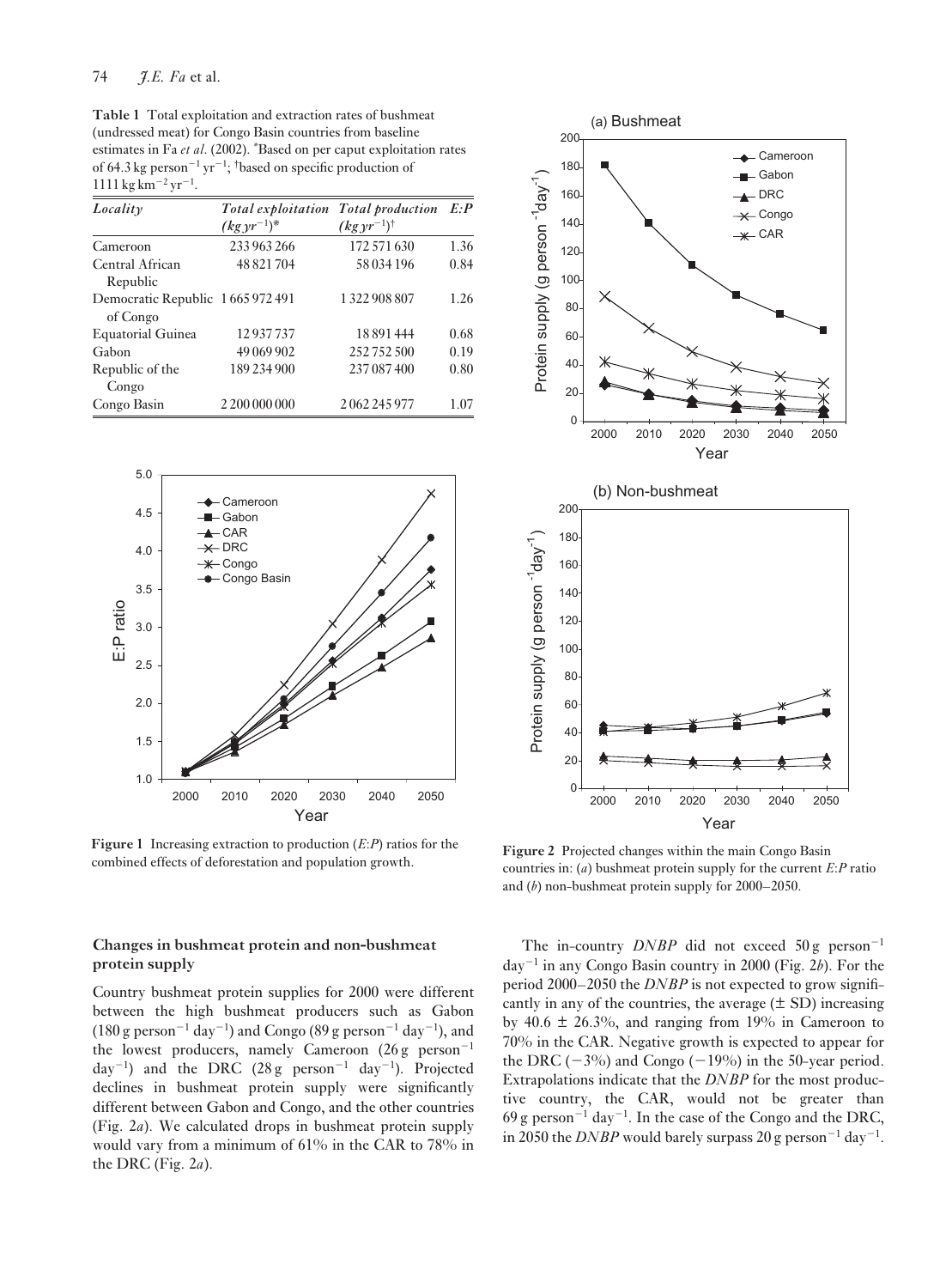

**Figure 3** Projected percentage deviation from g person<sup>-1</sup> day<sup>-1</sup> protein RDA, for: (*a*) a no-change and (*b*) a sustainable bushmeat harvest scenario.

### **Meeting daily protein needs**

Our figures for bushmeat protein versus non-bushmeat protein supply in a no-change scenario indicate that for the Congo Basin as a whole, the bushmeat protein contribution would fall from 55% in 2000 to 23% in 2050 (Fig. 3). For 2000, the highest bushmeat protein contribution would be seen in Gabon (82%) and the Congo (81%), with the lowest in Cameroon (37%). Contribution figures would fall by 2050 to 13% in Cameroon, 19% in the CAR, 23% in the DRC, and 54% in Gabon. The highest bushmeat protein contribution of 63% in 2050 is expected for the Congo. In a sustainable bushmeat harvest scenario, bushmeat protein supply would contribute close to half of all protein (45%) in

the Congo and Gabon, but significantly less (10–18%) in Cameroon, the DRC, and the CAR. The BP contribution would drop to 3–5% in Cameroon, the CAR, and the DRC, and to 18% and 24% in Gabon and the Congo, respectively.

The no-change scenario suggests that only Cameroon, the CAR, and in particular Gabon, would remain above the average RDA value throughout the time period 2000–2050 (Fig. 3*a*). The Congo is expected to show an above average situation until 2030, when percentage deficits of up 10% would arise. In contrast, within a sustainable bushmeat harvest scenario, only Gabon would remain above the average RDA. Some recovery is expected in the CAR and Cameroon after 2030, as a result of a drop in population numbers.

In a no-change scenario, where bushmeat contributed substantially to protein supply in 2000 (an annual figure in excess of 0.7 million tonnes of protein for the region), by 2010 there would be a shortfall of 0.2 million tonnes  $yr^{-1}$ , the deficit increasing by 2050 to  $-3.1$  million tonnes yr<sup>-1</sup>. In accordance with the patterns shown in Figure 3, the DRC is in protein deficit from the start at  $-0.06$  million tonnes yr<sup>-1</sup>, and this would drop to  $-3.8$  million tonnes yr<sup>-1</sup> by 2050. If sustainable harvests were enforced, the protein supply situation would be severely affected. In 2000, the region starts at a protein deficit supply of  $-1.3$  million tonnes yr<sup>-1</sup>, dropping to  $-4.5$  million tonnes yr<sup>-1</sup> by 2050. All countries, except Gabon, would be in protein deficit, ranging from  $-0.01$ million tonnes yr<sup>-1</sup> in the CAR to -1.2 million tonnes yr<sup>-1</sup> in the DRC at the start, to  $-0.3$  million tonnes yr<sup>-1</sup> in the Congo and  $-4.5$  million tonnes  $yr^{-1}$  in the DRC in 2050. Cameroon and the CAR would have an excess of *c.* 0.2 million tonnes  $yr^{-1}$  protein by 2050.

# **DISCUSSION**

Using countrywide statistics and extrapolations based on multiple hunting studies, we believe that we can characterize the bushmeat crisis in the Congo Basin as not only catastrophic for wildlife but also for the people who rely on it. We asked to what level bushmeat protein is available now and might be in the future to the human population living in Congo Basin rainforests and whether the countries involved have the capacity to produce enough non-bushmeat protein to feed their growing populations. We suggest that if current extraction levels continue, there will be a significant decline in available wild protein by 2050, and there will be insufficient non-bushmeat protein produced to replace the amounts supplied by wild meats. Using published extraction figures, we predict a severe loss of bushmeat protein in the future, which will no doubt have a negative impact on a large number of medium and large-sized forest mammals (Fa *et al*. 2002).

The accuracy of our predictions hinges upon how realistic our bushmeat protein extraction figures are, and on the accuracy of FAO statistics. Indeed, a shortcoming of our bushmeat extraction data is that they are based on a number of studies, undertaken at different times, which may or may not reflect the current situation on the ground. However, our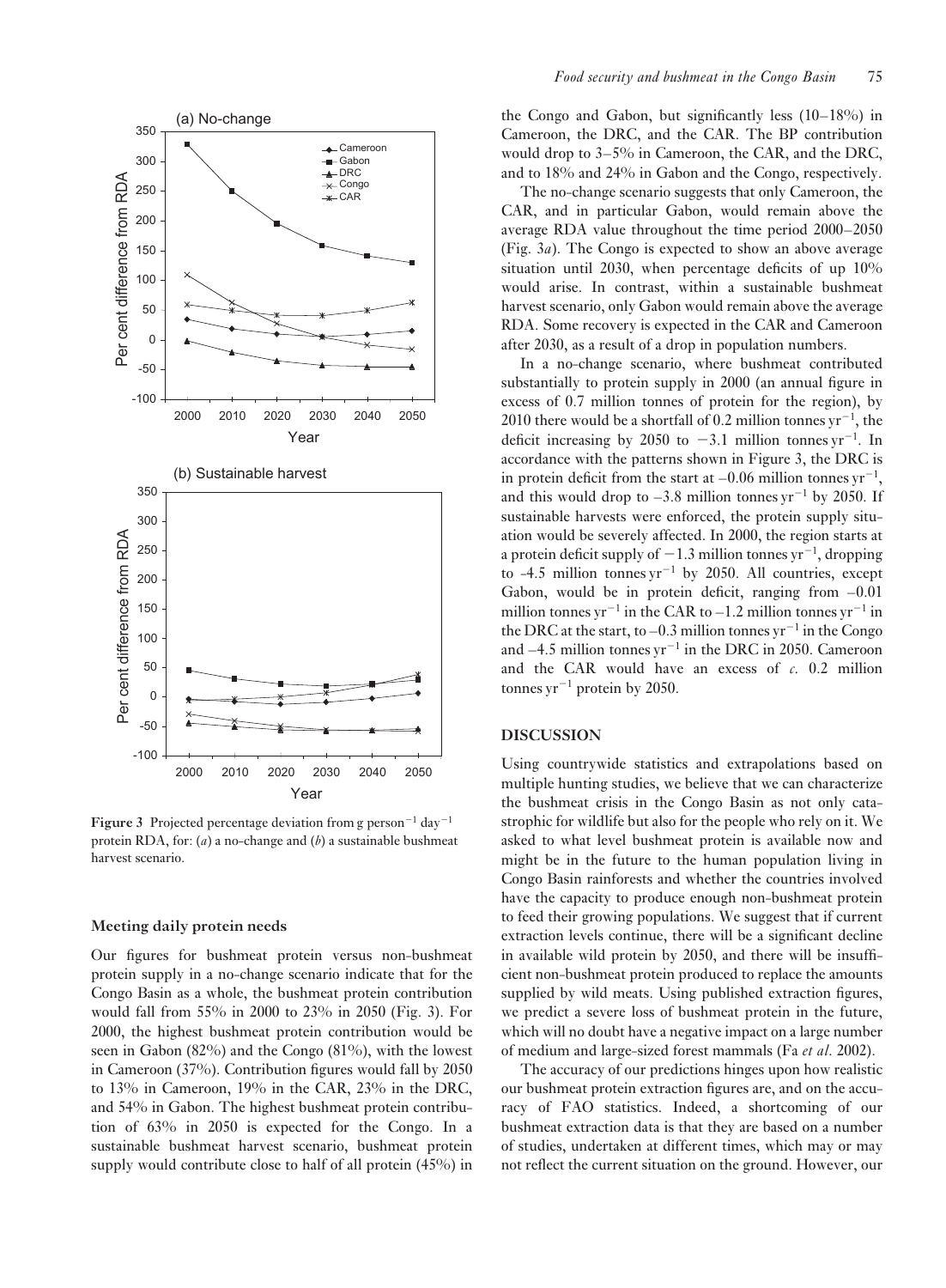calculations of extraction rates for the Congo Basin are applicable to the entire study region since they are not affected by different attitudes to eating wild meat, as occurs in other African countries (such as differences between Muslim and Christian regions in Guinea; Ham 1998). Given this, we believe that extraction of bushmeat in the Congo Basin can be seen as a density-dependent phenomenon, extraction increases linearly with human population growth and nonlinearly with increase in income. We are aware, however, that extraction may not be totally linear since mammal production per unit area may increase as habitat availability diminishes if density compensation occurs (Peres & Dolman 2000), or may decrease rapidly due to Allee effects (Petersen & Levitan 2001).

What clearly emerges from our *E*:*P* calculations is that there are strong inter-country differences in *E*:*P*; the CAR, DRC and Congo show rapidly escalating *E*:*P* ratios, whereas Cameroon and Gabon have much more slowly rising *E*:*P* ratios. This suggests that the most critical areas are in the central part of the Congo Basin. In terms of protein supply, only Gabon is able to depend on bushmeat. All the other countries will have to find other sources of protein from the agricultural sector. Our projections show that even if bushmeat protein supply were reduced to a sustainable level, non-bushmeat protein could not supply enough to cover the needs of the population in these countries, apart from Gabon.

The bushmeat crisis can be solved, at least in theory, by lowering demand for it through controlling the supply (Milner-Gulland & Akçakaya 2001), or by educating consumers about other options (Wilkie & Godoy 2001). Most conservationists argue that curbing commercial wild meat supply to consumers, especially those in urban areas, is ultimately the most pragmatic answer (Robinson *et al*. 1999). Some organizations have suggested that the key to the problem is to stop the involvement of logging companies in facilitating extraction and transportation of bushmeat (World Society for the Protection of Animals 1995; Ape Alliance 1998). Indeed, given the widespread and increasing number of forestry concessions in Congo Basin countries (for example in Cameroon; Globalforestwatch 2002) and the lucrative commercial incentives that drive hunting, logging may unwittingly ease the process and amplify the threat to wildlife. But, if bushmeat supply is stopped, can consumers within the region rely on alternative protein sources? Consumer behaviour is affected by meat prices, thus if cheaper alternative domestic meats such as beef, pork, chicken or goat were available, people might purchase significantly less bushmeat (Wilkie & Godoy 2001). However, bushmeat substitutes, not just animal but also vegetal products, can only be part of the solution if these are regularly and widely available, and above all economically accessible to potential buyers. Such alternatives are either produced by the country's agricultural sector or imported, and both are linked to the prosperity of the nation (Barnes & Lahm 1997; Sachs *et al*. 2001). Obviating the wider food security context in which the bushmeat crisis is entangled, and especially the

position of alternative protein sources, may unintentionally espouse a proverbial *Qu'ils mangent de la brioche* (let them eat cake) situation, as Queen Marie-Antoinette was alleged to have said when famine struck Paris in the 1770s.

Given the rapid population growth in the region, increasing smallholder agricultural productivity is essential to reduce demand for bushmeat from urban as well as rural areas. This must be achieved by providing alternative animal and vegetal protein supplies and generating alternative employment and income opportunities to increase the opportunity costs of bushmeat hunting. Increasing smallholder agricultural productivity will require: (1) changes in policies and institutions that encourage private investment and more effective public investment in basic education, health, and nutrition; (2) research extension; (3) development of appropriate technologies; (4) rural infrastructure; (5) developing and strengthening social organizations representing farms and local communities; and (6) approaches that address the needs of women farmers. The search for alternatives to extensive slash-and-burn should focus on existing systems where the economic, environmental, and social potential and limitations are known (FAO 1999; Dixon *et al*. 2001). A fundamental problem has been that investment in agricultural development and research has declined substantially over the past 10 years because of reductions in both bilateral and multilateral overseas aid and the pursuit of urban-biased development policies by national governments (World Bank 1997; International Fund for Agricultural Development 2001; Pinstrup-Andersen & Pandya-Lorch 2001). Consequently, countries such as those in the Congo Basin have not yet developed the basic research, information and dissemination systems of agricultural development, built the rural infrastructure required, or adopted the appropriate technology to provide sufficient food and income-earning opportunities in rural areas.

Against this background of increasing food insecurity and poverty, bushmeat has become an important source of protein for rural households and a significant source of revenue, which has few rivals in terms of trade, because it is accessible, highly transportable, has a high value:weight ratio, is preserved at low cost, and has good storage qualities when smoked (Inamdar *et al.* 1999). We believe that, given the steadily growing population, low income and an everincreasing gap between food consumption and production, protein deficiency must be promptly addressed. The underlying tenet is that agriculture growth and development are necessary to address the problem of bushmeat exploitation, because they are required to meet the growing food needs of a rapidly growing population. Increasing the opportunity costs of bushmeat hunting by creating alternative employment and income generation possibilities in rural areas must similarly be pursued (Musters *et al*. 2000; Pinstrup-Andersen & Pandya-Lorch 2001).

Last-minute solutions, such as providing food aid when crisis scenarios threaten, are inadequate. Additionally, they suppress the stimulus to generate deliberate food policies,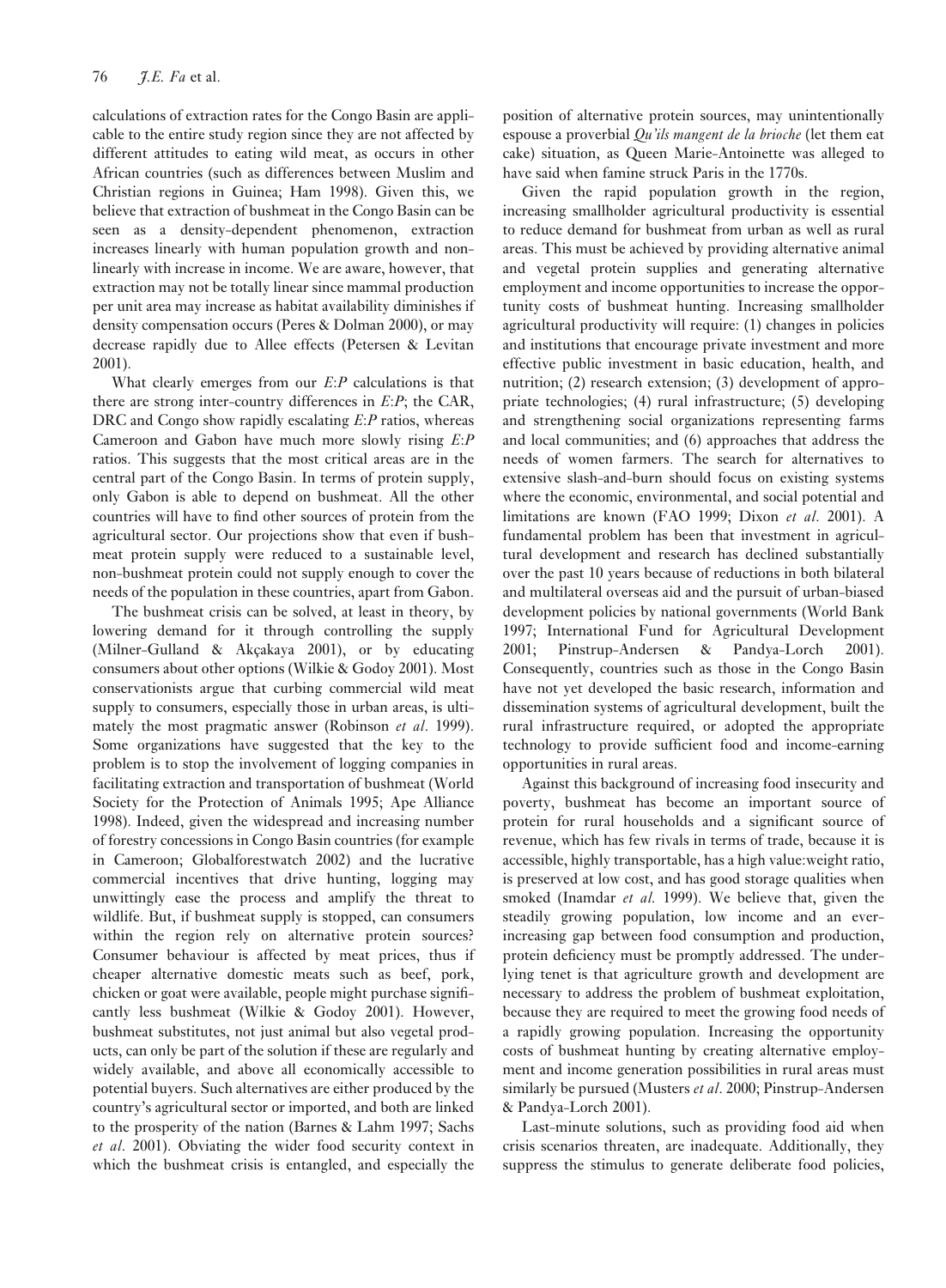and public investment and the development of markets. However, whilst there is some debate about biophysical limitations of productive capacity where slash-and-burn or shifting cultivation is the dominant mode of agricultural production levels (Barnes & Lahm 1997), there is some recognition that sub-Saharan countries have not run out of productive land, but merely require technologies appropriate to more intensive settled cultivation and better management of soils (Donovan 1996; World Bank 1997; Pinstrup-Andersen & Pandya-Lorch 2001).

A final point to highlight is that, despite the caveats that countrywide data sources may introduce to such a study, because we have dealt with overall trends for the region, we are confident that the general picture that we have painted is realistic. The picture is indeed a bleak scenario, not only for wildlife, but also for the region's inhabitants, especially because of the low in-country protein production. Thus, the future of the Congo Basin's tropical rainforest wildlife and its people lies in whether the academic, social and political sectors can collaborate to find a solution now. If not, protein malnutrition will increase dramatically against a background of emptied forests. We also acknowledge that strong emphasis on agricultural development needs to be combined with habitat and protected area management to effectively address the linked issues of food insecurity and bushmeat overexploitation.

We conclude that trends of protein supply for the region are highly pessimistic, simply because of the uncontrolled increase in human numbers. This is also the conclusion of FAO/WHO (1992*a*, *b*) who foresaw that the number of chronically undernourished people in sub-Saharan countries would rise from 180 to 300 million by the year 2010. We believe that total food insecurity for the countries in the Congo Basin is buttressed at present by wild animal protein.

## **ACKNOWLEDGEMENTS**

We thank F. Pearce, L. Albrechtsen and N. Polunin for constructive comments on an earlier draft of the paper, and E.J. Milner-Gulland, A. Purvis, E.L. Bennett and J.G. Robinson for stimulating discussions. This is a contribution to project 162/10/004 funded by the UK Darwin Initiative for the Survival of Species, of the Department for Environment, Fisheries and Rural Affairs.

### **References**

- Ajayi, S.S. (1978) Pattern of bushmeat production, preservation and marketing in West Africa. *Nigerian Journal of Forestry* **8**: 48–52.
- Ape Alliance (1998) *Bushmeat: A Recipe for Extinction*. Cambridge, UK: Fauna and Flora International.
- Asibey, E.O.A. (1987) Wildlife issues in sub-Saharan Africa. In: *Proceedings of the International Symposium and Conference on Wildlife Management in Sub-Saharan Africa, 6–13 October, Harare, Zimbabwe*, ed. B. des Clers, pp. 32–50. Paris, France: FAO and the International Council for Game and Wildlife Conservation.
- Barnes, R.F.W. & Lahm, S.A. (1997) An ecological perspective on human densities in the central African forests. *Journal of Applied Ecology* **34:** 245–360.
- Donovan, G. (1996) *Agriculture and Economic Reform in Sub-Saharan Africa.* Environmentally Sustainable Development Division (AFTES) Working Paper 18. Washington DC, USA: World Bank: 230 pp.
- Draulans, D. & Van Krunkelsven, E. (2002) The impact of war on forest areas in the Democratic Republic of Congo. *Oryx* **36**: 35–40.
- Dixon, J., Gulliver, A. & Gibbon, D. (2001) *Farming Systems and Poverty. Improving Farmer's Livelihoods in a Changing World*. Rome, Italy: Food and Agriculture Organization of the United Nations: 412 pp.
- Fa, J.E. & Peres, C. A. (2001) Game vertebrate extraction in African and Neotropical forests: an intercontinental comparison. In: *Conservation of Exploited Species,* ed. J.D. Reynolds, G.M. Mace, J.G. Robinson & K.H. Redford, pp. 203–24. Cambridge, UK: Cambridge University Press.
- Fa, J.E. & Purvis, A. (1997) Body size, diet and population density in Afrotropical forest mammals: a comparison with Neotropical sites. *Journal of Animal Ecology* **66**: 98–112.
- Fa, J.E., Peres, C.A. & Meuuwig, J. (2002) Bushmeat exploitation in tropical forests: an intercontinental comparison. *Conservation Biology* **16**: 232–241.
- Fa, J.E., Ryan, S.L. & Bell, D.J. (2003) A multi-site analysis of bushmeat hunting patterns in Afrotropical forests. *Conservation Biology* (in press).
- FAO (1999) *Agriculture, Food and Nutrition for Africa. A Resource Book for Teachers of Agriculture*. Rome, Italy: Food and Agriculture Organization of the United Nations: 446 pp.
- FAO (2002) Food and Agriculture Organization of the United Nations statistical databases [www document]. URL http://apps.fao.org/ (accessed 25 January 2002).
- FAO/WHO (1985) Energy and protein requirements. WHO Technical Report Series 724. Geneva, Switzerland: World Health Organization: 20 pp.
- FAO/WHO (1992*a*) International Conference on Nutrition. Final Report of the Conference. Rome, Italy: Food and Agriculture Organization of the United Nations: 60 pp.
- FAO/WHO (1992*b*) *Major Issues for Nutrition Strategies: Improving Household Food Security*. International Conference on Nutrition Theme Paper 1. Rome, Italy: Food and Agriculture Organization of the United Nations: 35 pp.
- Globalforestwatch (2002) An overview of logging in Cameroon [www document]. URL http://www.globalforestwatch.org/ english/cameroon/index.htm (accessed 25 January 2002).
- Ham, R. (1998) *Nationwide Chimpanzee Census and Large Mammal Survey: Republic of Guinea*. Brussels, Belgium: European Union: 50 pp.
- Hennemann, W.W. (1983) Relationship among body-mass, metabolic-rate and the intrinsic rate of natural increase in mammals. *Oecologia* **56**: 104–108.
- Hladik, C.M. (1987) *Se Nourrir en Foret Équatoriale: Anthropologie Alimentaire Différentielle des Populations des Régions Forestières Humides d'Afrique*. Research Team Report 263. Paris, France: Centre Nationale de Recherches Scientifiques: 35 pp.
- Inamdar, A., Brown, D. & Cobb, S. (1999) *What's Special about Wildlife Management in Forests? Concepts and Models of Rights-Based Management, with Recent Evidence from West Central Africa.* Natural Resource Perspectives No. 44. London, UK: Overseas Development Institute: 15 pp.